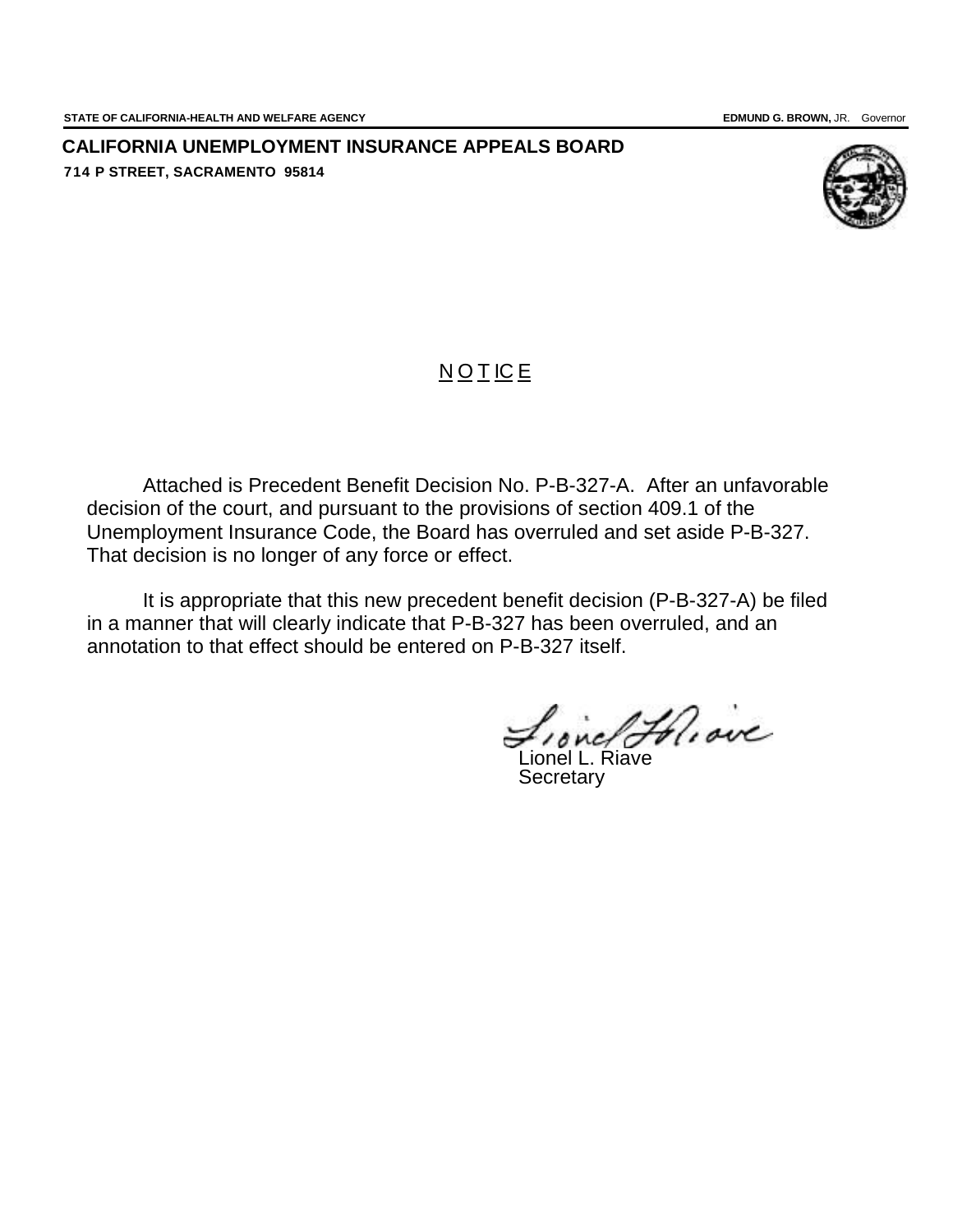## BEFORE THE CALIFORNIA UNEMPLOYMENT INSURANCE APPEALS BOARD

In the matter of:

GERALD P. KEAN, JR. PRECEDENT (Claimant) BENEFIT DECISION

CARLTON FORGE WORKS CASE Case No. 76-706-A (Employer)

No. P-B-327-A

On May 18, 1976 pursuant to the provisions of section 409 of the Unemployment Insurance Code we promulgated and issued Precedent Benefit Decision No. P-B-327 (Case No. 76-706) in which we affirmed the decision of the administrative law judge in Case No. LA-21359 and held that the claimant is not disqualified for unemployment insurance benefits under section 1256 of the Unemployment Insurance Code and that the employer's reserve account is not relieved of benefit charges under section 1032 of the code.

Thereafter the employer filed a mandamus proceeding in the Superior Court of the State of California in and for the County of Los Angeles, Case No. SO C 43813, requesting the court to require that we vacate and set aside our decision holding the claimant not disqualified under section 1256 of the code and the employer's reserve account not relieved of charges under section 1032 of the code and to thereafter issue a new decision determining

REV